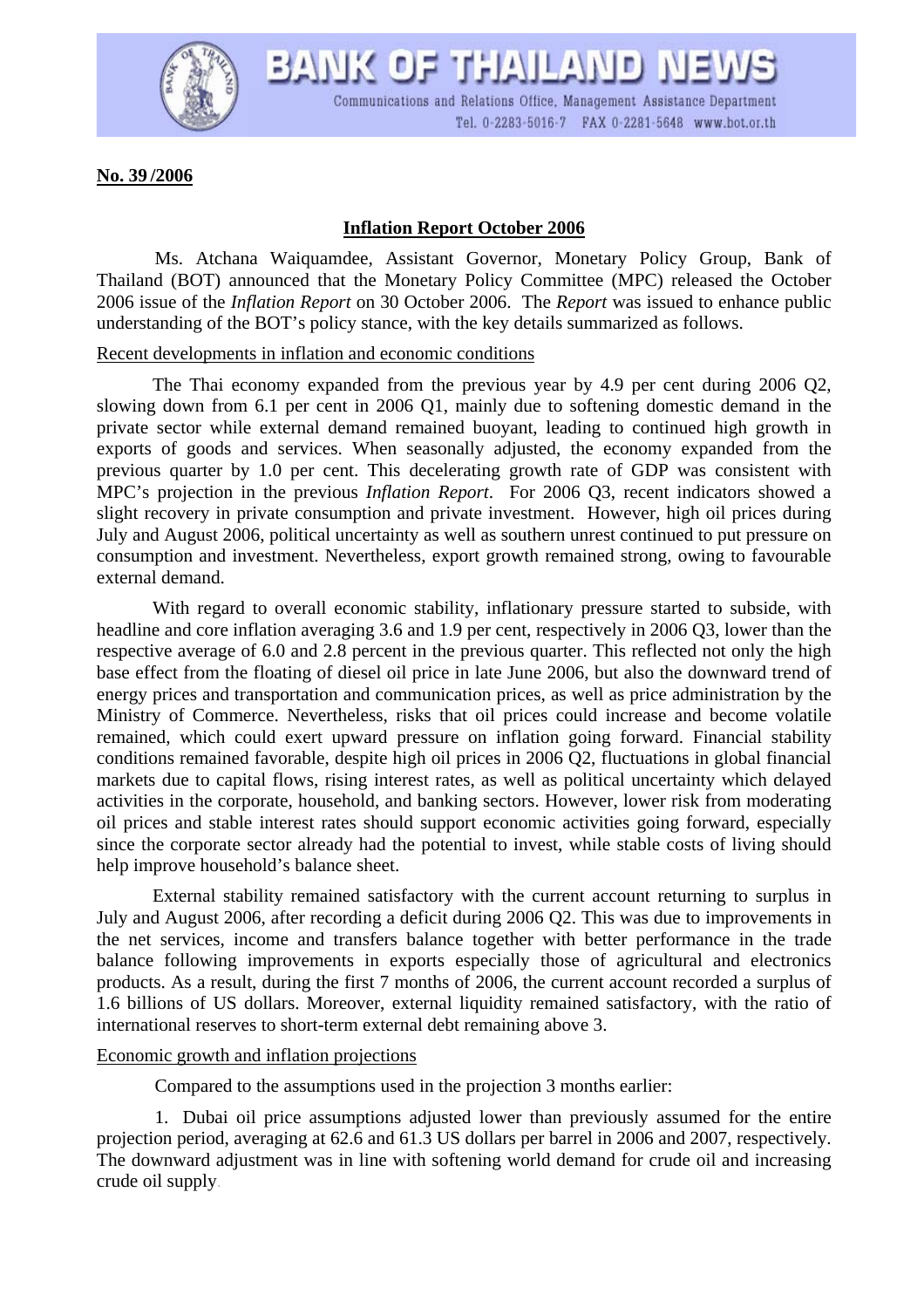2. Assumptions on world farm prices were revised up from that used in the previous *Inflation Report* for the entire projection period, mainly due to higher prices of rice and rubber. However, assumptions on non-fuel commodity prices were more or less the same as previously assumed.

3. The hike in the fed funds rate was expected to end and remain at 5.25 per cent per annum until 2008 Q3, 25 basis points lower than the assumption used in the previous *Inflation Report*.

 4. The growth rate of Thailand's trading partners' economies in 2006 was revised upwards due to higher-than-expected economic expansion in Europe and some Asian countries in 2006 Q2 before trending down towards the same path in 2007.

 5. Regional exchange rates remained in the appreciation trend but were expected to be slightly weaker than that assumed in the previous *Inflation Report* mainly due to the depreciation of the yen. However, regional currencies were expected to become stronger compared to the earlier assumption from the second half of 2007 onwards due to the strengthening renminbi.

 6. Assumptions on public consumption and investment for fiscal year 2007 were revised up due to the acceleration of the budgeting process and increased public expenditure in line with the budget deficit.

Risks to the economy going forward included:

 (1) fluctuations in world oil prices owing to uncertainty in the supply of and global demand for oil,

 (2) slower-than-expected trading partner's economic growth and faster-than-expected slowdown in the electronics cycle which could affect the exports sector, and

 (3) improvements in business sentiments due to clearer government policies which should support the domestic investments.

The MPC thus assessed that in 2006 the Thai economy would expand around 4.5-5.0 percent with 81 percent probability and around 4.5-5.5 percent with 80 percent probability in 2007.

Possible upward pressure on inflation in the following periods could come from acceleration in world oil prices and higher-than-expected farm prices due to the flood. Meanwhile downward pressure could come from lower domestic demand from the aforementioned negative risk factors on growth and price administration by authorities. The MPC thus projected headline inflation for 2006 to be around 4.3-4.8 percent before declining to 1.5-3.0 percent in 2007, while core inflation should average around 2.0-2.5 percent in 2006 and 1.5-2.5 percent in 2007.

## Monetary policy stance in the last 3 months

In order to determine the appropriate monetary policy stance going forward, the MPC discussed various important issues as follows:

1. In the Monetary Policy Committee's meeting on 6 September 2006, the MPC viewed that the Thai economy continued to expand in the second quarter and July 2006, although at a more moderated pace due to the slowdown in domestic spending. However, export performance remained favorable. Economic stability improved, as evidenced by the decline in inflation and the current account turning positive. The MPC viewed that the current level of the policy interest rate was considered appropriate, and decided to maintain the 14-day repurchase rate at 5.00 percent per annum.